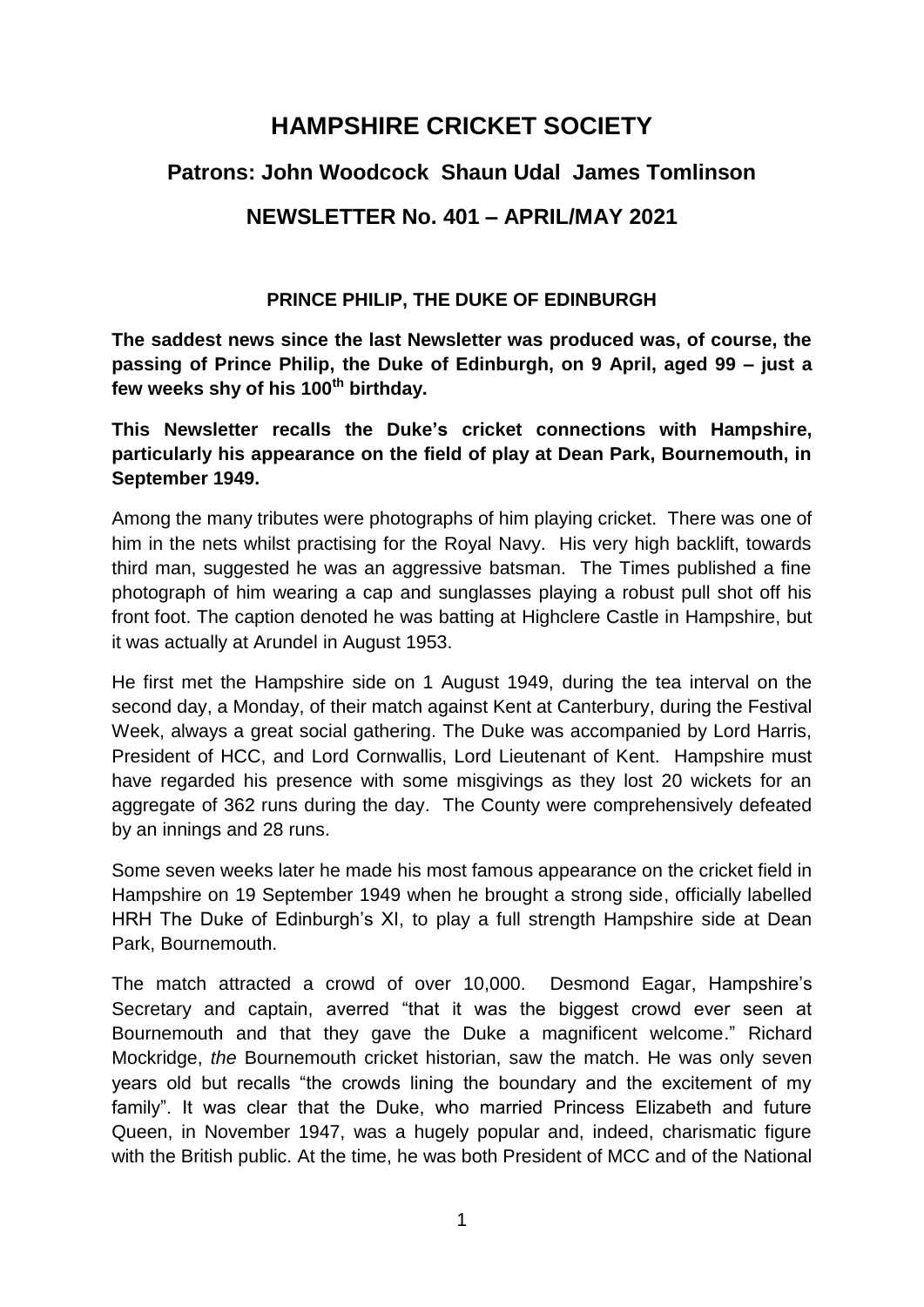Playing Fields Association. The Association benefitted from the substantial proceeds from the match.

He had flown down to Hurn from Balmoral for the all-day match. He captained his team, which included Gubby Allen, Freddie Brown, and Walter Robins – all Test captains, as well as four other test players in Denis Compton, Errol Holmes, Tom Goddard and Billy Griffith. The side was completed by former Hampshire captain, Geoffrey Lowndes, Stan Squires, a prolific run scorer for Surrey, and Leslie Compton, wicketkeeper and brother of Denis.

He won the toss, put Hampshire into bat and, wearing his I Zingari cap, proceeded to

direct operations from slip and mid-on. He put himself on to bowl, as fifth change, just before lunch, and took the wicket of Gilbert Dawson who mistimed an off-drive to be caught at midoff. From two paces, and wearing dark glasses, he bowled quickish off-spinners from around the wicket. You tube footage reveals there was much vim in his body action. Umpire Frank Chester commented that "he was not a bad off break bowler". His view was echoed on the few subsequent occasions that he played in the company of first-class cricketers. Prior to matches, he practised assiduously, and never let himself down. His talent must have been quite innate as he never played the game until attending Gordonstoun School in his teens.



When the Duke batted, he scored 12, which included two crisply struck off-drives to



the boundary off Gerry Hill. As at Arundel, he wore a cap and sunglasses. Many of the obituaries mentioned he was a man years ahead of his time. It seems this was the case in his cricketing accoutrements.

In the best traditions of charity matches, the end of the match was close and perhaps contrived. Robins won the game with a lofted

hit for a single to the deep where Desmond Eagar, was fielding. In *Hampshire County Cricket (by HS Altham, Eagar, John Arlott and Roy Webber),* Eagar wrote: "Robins hit the ball a tremendous height into the air in my direction and I dropped it"! Eagar was normally the most reliable of catchers. A fine example of diplomacy? The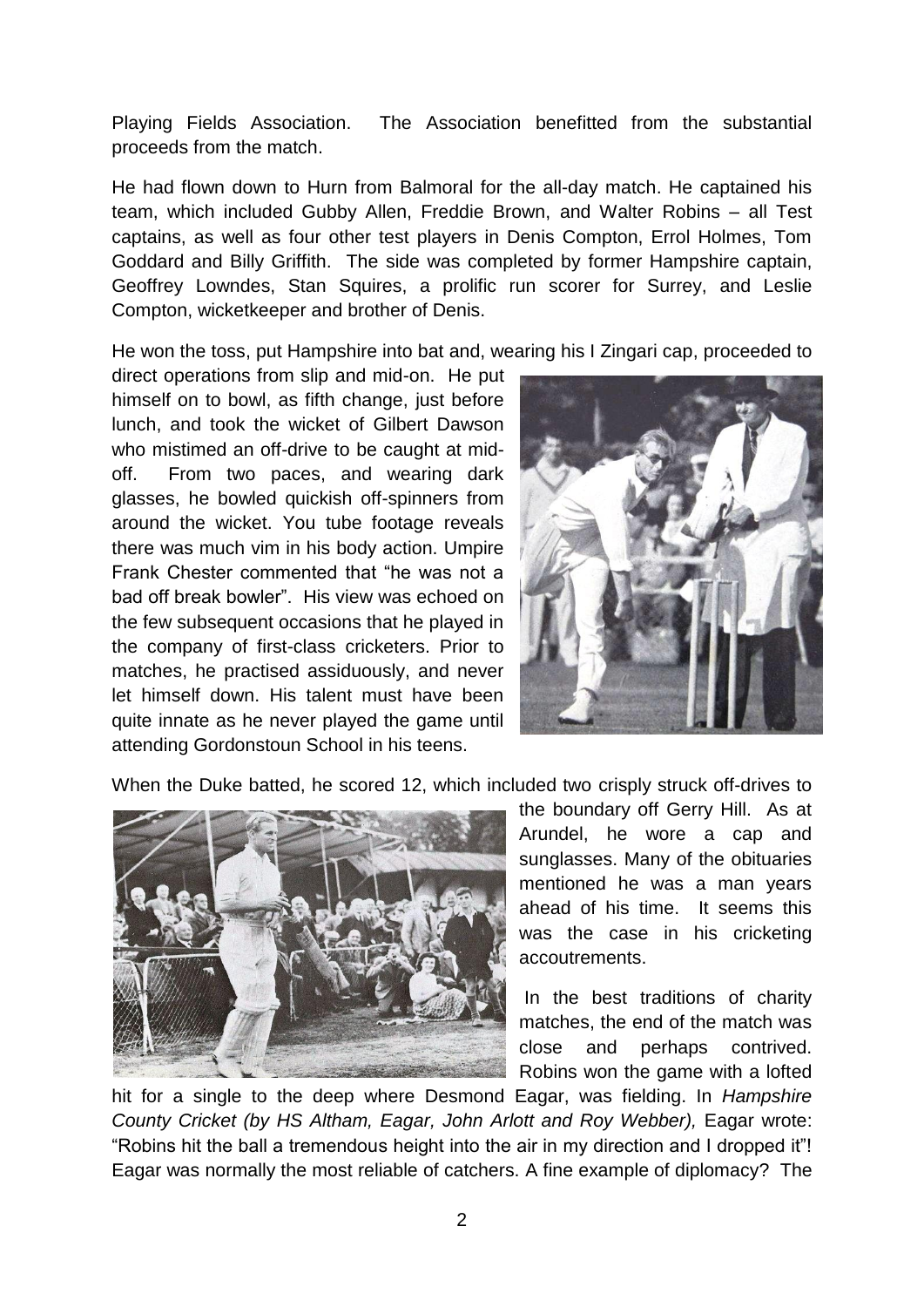game ended one ball later when Goddard was bowled. The crowd had enjoyed a memorable match, and watched much attractive cricket, with 509 runs being scored in the day. Neville Rogers (93), Hampshire's best post-war batsman until the advent of Roy Marshall, Squires (80) and Denis Compton (52, including three sixes) also made important contributions to the entertainment.

|                                        |                           |               |                          |                          |                          | MONDAY, SEPTEMBER 19th, 1949                                                 |
|----------------------------------------|---------------------------|---------------|--------------------------|--------------------------|--------------------------|------------------------------------------------------------------------------|
|                                        |                           |               | HAMPSHIRE                |                          |                          |                                                                              |
|                                        |                           |               |                          | <b>VERSUS</b>            |                          |                                                                              |
| H.R.H. THE                             |                           |               |                          |                          |                          | DUKE OF EDINBURGH'S XI                                                       |
|                                        |                           |               |                          |                          |                          | COUNTY CRICKET GROUND, DEAN PARK, BOURNEMOUTH                                |
|                                        |                           |               |                          |                          |                          | RESULT: H.R.H. THE DUKE OF EDINBURGH'S XI WON BY I WICKET                    |
| HAMPSHIRE                              |                           |               |                          |                          |                          |                                                                              |
| I McCORKELL, N.                        |                           |               |                          | in a                     |                          | c Holmes b Robins _____ 22                                                   |
| 2 ROGERS, N. H.                        | $\sim$                    | $\frac{1}{2}$ |                          | a.                       |                          | b Allen _______________93                                                    |
| 3 DAWSON, G.                           |                           | ---           |                          |                          |                          | c Brown b H.R.H. The Duke of Edinburgh_31                                    |
| 4 BAILEY, J.                           | -                         | ---           | ---                      |                          | ---                      | st Griffith b Allen ____ 16                                                  |
| S E. D. R. EAGAR (Capt.)               |                           |               | $\overline{\phantom{a}}$ | e es                     | aus:                     |                                                                              |
| 6 ARNOLD, J.                           | $rac{1}{2}$               | $***$         | sit .                    | tures                    |                          |                                                                              |
| 7 WALKER, C.                           |                           | ants'         | met                      | <b>LEASE</b>             | mass :                   |                                                                              |
| 8 SHACKLETON, D.                       |                           | mont          | <b>HAR</b>               | specs                    | man                      | c Holmes b Brown.17                                                          |
| 9 HILL, G.                             | <b>College</b>            | some.         | --                       | $\cdots$                 | $***$                    | c L Compton b Robins 20                                                      |
| 10*HARRISON, L.                        |                           |               | $-111$                   | --                       |                          |                                                                              |
| II C. J. KNOTT                         | ---                       | --            | $-$                      | $\overline{\phantom{a}}$ |                          |                                                                              |
|                                        |                           |               |                          |                          |                          | Extras<br>7                                                                  |
|                                        |                           |               |                          |                          | TOTAL                    | - 8 wkts (dec) 254                                                           |
| Fall of VV.ckets 1-49                  |                           |               | 2-150 3-158 4-180 5-181  |                          |                          | 6-199 7-229 8-<br>9.                                                         |
| H.R.H. THE DUKE OF EDINBURGH'S XI      |                           |               |                          |                          |                          |                                                                              |
| 1°S. C. GRIFFITH (Sussex) -            |                           |               | L.                       | ÷.                       | $\overline{\phantom{a}}$ | lbw b Walker 6                                                               |
| 2 G. O. ALLEN (Middlesex)              |                           |               | <b>Sales</b>             | mar.                     | $\overline{a}$           | c Harrison b Shackleton 27                                                   |
|                                        | 3 SQUIRES, H. S. (Surrey) |               |                          |                          | $\sim$                   | c McCorkell b Bailey __ 80                                                   |
|                                        |                           |               | $rac{1}{2}$              |                          | and a                    | b Knott __________52                                                         |
| 4 COMPTON, D. (Middlesex)              |                           |               |                          |                          |                          |                                                                              |
| S E. R. T. HOLMES (Surrey)             |                           |               | and in                   | $\overline{a}$           | anna.                    |                                                                              |
| 6 R. W. V. ROBINS (Middlesex)          |                           |               |                          | $\cdots$                 | and in                   | 35                                                                           |
| 7 H.R.H. THE DUKE OF EDINBURGH (Capt.) |                           |               |                          |                          |                          | b Hill _________                                                             |
| 8 F. R. BROWN (Northamptonshire)       |                           |               |                          |                          | $\overline{a}$           | .12<br>.18                                                                   |
| 9 W. S. LOWNDES (Oxford and Hampshire) |                           |               |                          |                          | $\sim$                   | <b>b</b> Knott<br>"                                                          |
| tu COMPTON, L. (Middlesex)             |                           |               | $\cdots$                 |                          |                          | st Harrison b Knott<br>_1                                                    |
| II GODDARD, T, (Gloucaster)            |                           |               | $\overline{a}$           | $\cdots$                 | --                       | b Knott<br>o                                                                 |
|                                        |                           |               |                          |                          |                          | Extras<br>t0                                                                 |
| Fall of Wickets<br>$1 - 11$            |                           |               |                          |                          |                          | <b>TOTAL</b><br>255<br>2-57 3-131 4-191 5-191 6-207 7-210 8-243<br>$9 - 248$ |

Desmond Eagar went on to write "After the match, there was a never-to-be forgotten scene outside the King's Arms Hotel at Christchurch. Both teams were present at a Dinner held in his honour and the crowds gave his Highness a tumultuous reception when he appeared on the balcony of the hotel. This was a very proud day in our lives."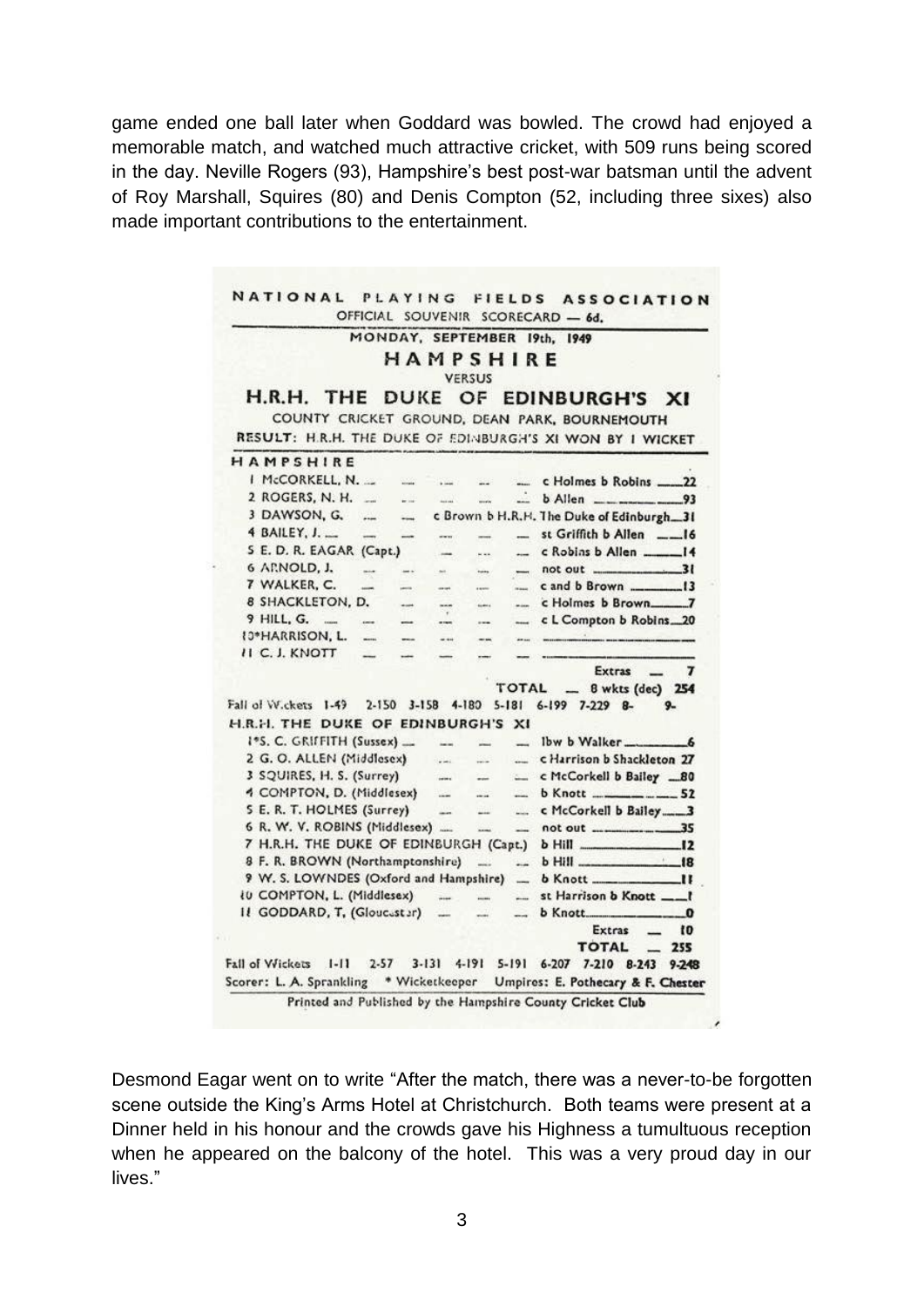The Duke again brought his own side to the County Ground in Southampton on 11 September 1954. However, he did not play. Again, the proceeds were in aid of the National Playing Fields Association. The summer of 1954 was described by that felicitous writer AA Thomson as "the wettest since Noah", but a full day's play was possible. His side included three men who played at Dean Park five years earlier: Allen, Holmes and Griffith, all venerable gentlemen. Indeed, it was a team of veterans. The other members – all former test players – were Lawrie Fishlock, Jim Parks Snr, Bob Wyatt, the New Zealander Roger Blunt, Jas Langridge, Jim Sims, Arthur Wellard and "Hopper" Read. All were comfortably over the age of 50. Nevertheless, an entertaining match ensued, with Hampshire winning by three runs.

#### Scores:

Hampshire 224 – 6 declared (Colin Ingleby-Mackenzie 66 no, David Blake 45, Alan Rayment 41, Read  $3 - 38$ )

Duke of Edinburgh's XI 221 (Griffith 72 not out, Charles Knott 5 – 105)

However, the result was immaterial as the crowd had the opportunity to watch players whom they would have remembered fondly from either side of World War Two. Indeed, it must be wondered whether their appearance may have been, in effect, recognition for their long service to the game.

There is an interesting passage in the book *In Cricket At The Castle – 100 Years of Cricket at Arundel Castle* by Sir Michael Marshall in which the Duke recounted a number of aspects regarding his cricket appearances.

He had enjoyed cricket at Gordonstoun and the odd game in the Navy. But his main sporting pursuit was polo. However, Errol Holmes, the former Surrey captain, persuaded him to play in matches for the NPFA, and he agreed to do so, provided he could obtain some practice beforehand. When asked how it felt to play before the inevitable large crowds, "I can only say that it was best to have practice but also, in those days, people were much more deferential".

How good was the Duke? No less a critic than the great CB Fry, once said of him that he had a natural aptitude for the game.

He enjoyed playing in these matches but in 1957 he declared: "Playing at that level you could, for a while, kid yourself that you could keep up with the good players. But once they needed to put on the pressure in a tight finish then the whole thing changed gear and you realised what a vast gap there was between the part-time and first-class cricketer". He made his final appearance in a match for his side against the Duke of Norfolk's XI at Arundel in that year.

The Duke also met Hampshire's Championship winning teams of 1961 and 1973 at Buckingham Palace. In the former year, he presented the team with the Championship Pennant. When asked if they would be repeating the famous recipe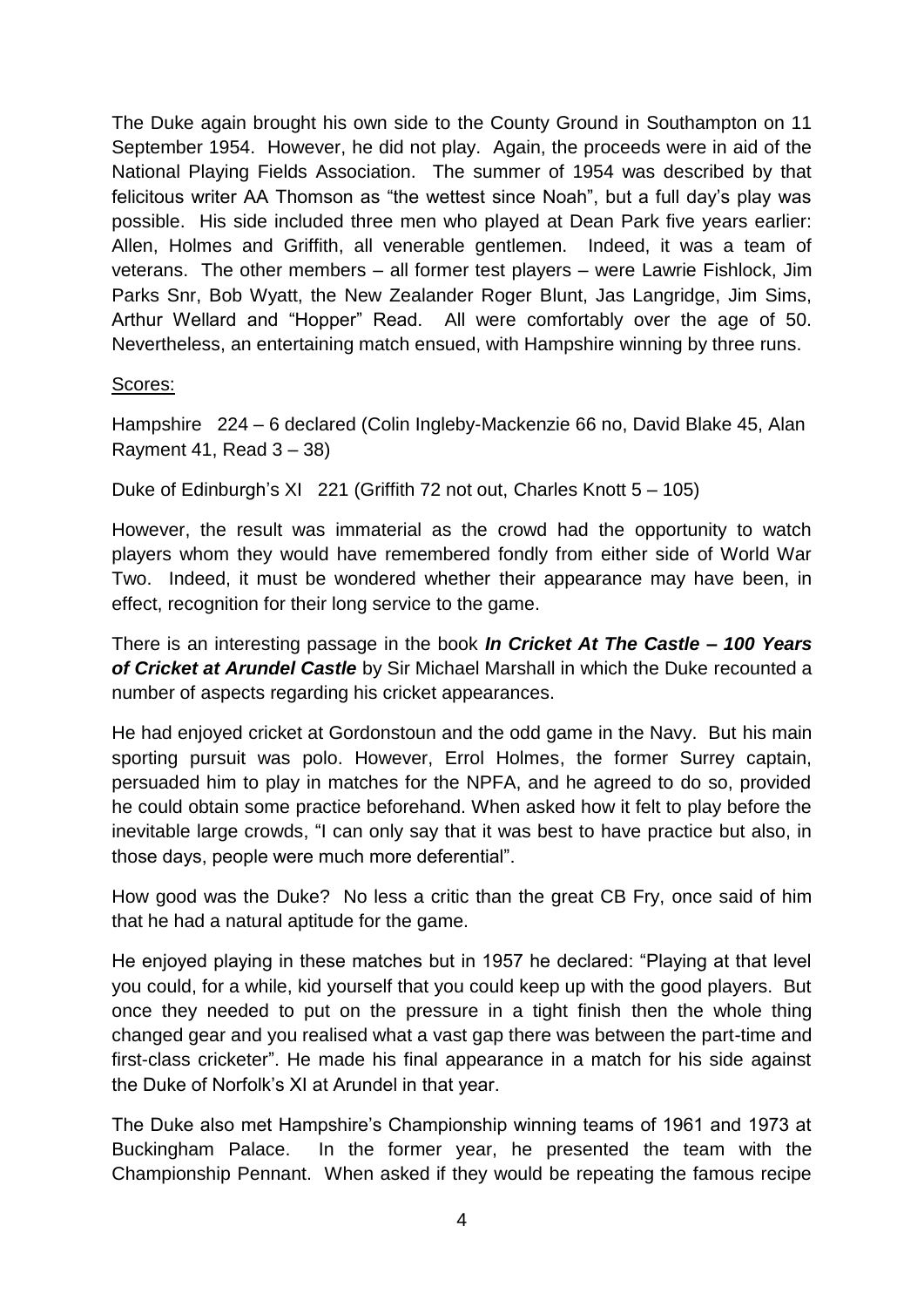of "wine, women and song" for the following season, "Butch" White is alleged to have responded that they may forgo the singing!

In 1973, he presented the team with their Trophy.

The Duke also visited the Rose Bowl, as it was then named, in September 2004, to be presented to the Indian and Kenyan teams in the ICC Champions Trophy.

The Editor would like to thank Dave Allen and Richard Mockridge for unselfishly sharing their files for this article, and Sue and Andy Ray for the formatting of this Newsletter. Their help has been invaluable and much appreciated.

## **IMPRESSIONS OF THE SEASON TO DATE**

## **LEICESTERSHIRE at Grace Road**

Hampshire's victory was founded on an imperious innings of 231 by James Vince. Though playing his first red ball match since September 2019, he carried on in the same vein as his form in this winter's BBL in Australia (see the last two Newsletters). It is now virtually impossible to create new adjectives to describe his batting. Statistically, he batted for five hours 24 minutes. He scored his runs off only 220 balls; he would have scored even faster had he not allowed himself the occasional breather, particularly towards the end of the first day. Those who watched those Australian innings on television will have been familiar with his command, power and yet elegance and timing as he peppered the boundaries all around the ground with drives, cuts, hooks, pulls and shots off his legs. There really was no place to bowl at him. It is doubtful, unless he plays it, whether a more appealing lengthy innings will be seen on England's grounds this summer.

Tom Alsop's century (119) was also welcome. Too often in the past he has surrendered his wicket through indiscrete shot selection but this was not the case on this occasion. And, at the end of the innings, Liam Dawson's blitzkrieg as he moved from his century to 152 not out off an indecently low number of balls may have even surprised himself. One instinctively recalled that marvellous century in bowler friendly conditions against Somerset at the Ageas Bowl in that penultimate match of the 2019 season. Like Vince, he seems to have moved to a new plane. In his one innings in 2020, he had batted with little trouble on a tricky wicket before succumbing to a serious Achilles injury.

With the ball, Mason Crane bowled one of his magic spells on the third morning just before lunch, when for a few overs he was unplayable, founded on a good length, pace and bounce and an indecipherable googly. He took three wickets in each innings (for a total of 151 runs). Kyle Abbott (five wickets), Brad Wheal (four) and Mohammed Abbas (three) completed a fine all-round bowling display. The remaining wicket to fall to a bowler was a controversial stumping off Liam Dawson in the second innings, which prompted an ECB enquiry at Leicestershire's instigation.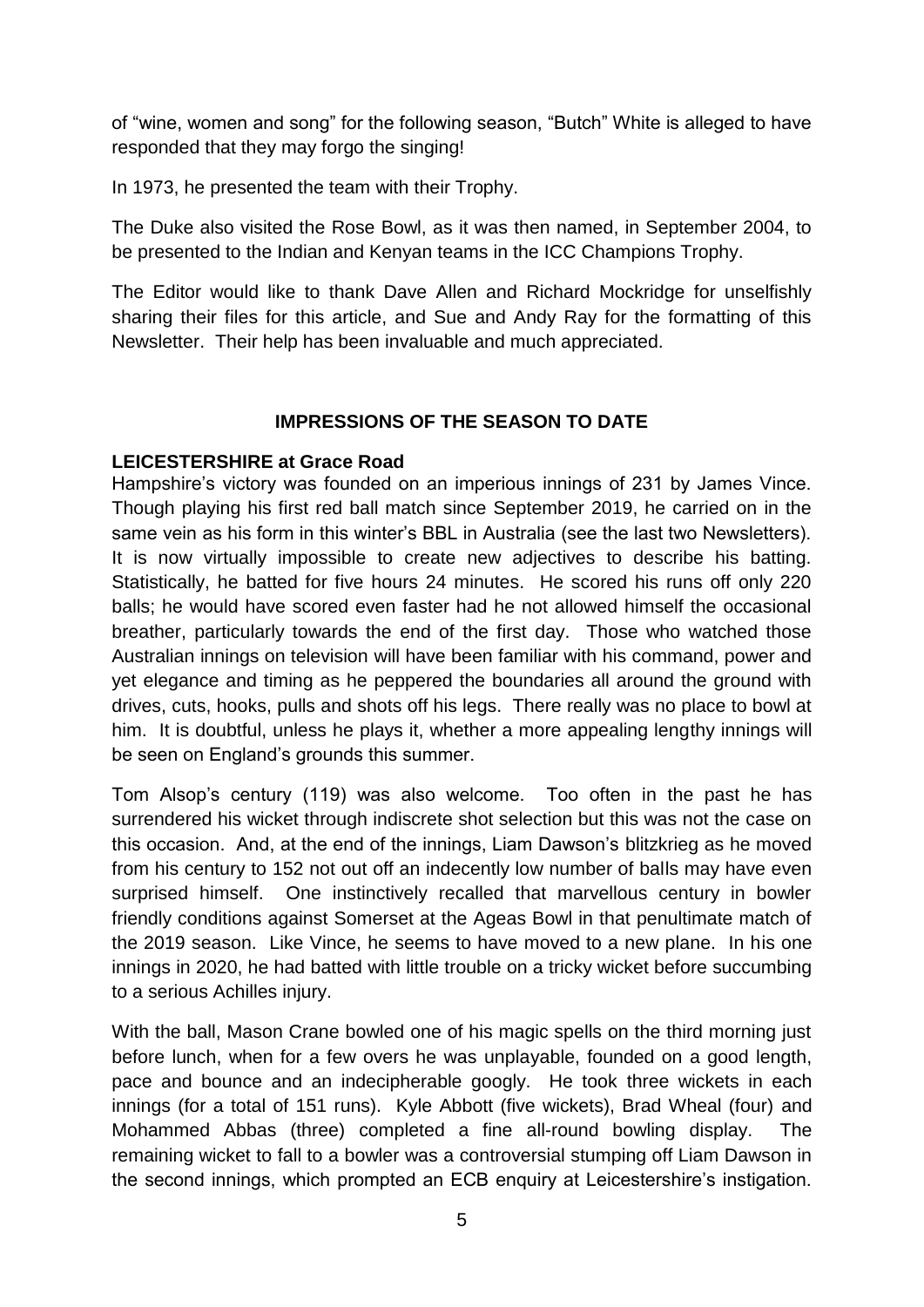The Editor never saw the incident; it seems to have involved a claim for a catch, followed by a stumping, though Lewis McManus apparently had the ball in one hand and flipped the bails off with his other. In the final analysis, however, the square leg umpire should have ruled whether it was a bona fide dismissal. It all appeared very strange. The ECB later ruled that McManus was culpable and he was fined three demerit points.

Elsewhere, Darren Stevens, at the age of 45, scored 116 not out, for Kent against Northamptonshire at Canterbury. Somerset overcame a first innings deficit defeat to Middlesex at Lord's, and Gloucestershire surprisingly trounced Surrey by eight wickets at Bristol. It snowed at Headingley, Edgbaston, Old Trafford and Canterbury.

## **MIDDLESEX at The Ageas Bowl**

The next match against Middlesex at the Ageas Bowl will always be remembered for a remarkable bowling performance by Mohammad Abbas. Making his home debut for the County (he had previously played on the ground for Pakistan) , he dismissed Matt Holden and Nick Gubbins with the last two balls of his first over and then completed the hat-trick off the first ball of his next when Eskinazi edged to McManus.

At that stage, there was some highly entertaining by-play in the commentary box. Both Kevin Hand of Radio London and Kevan James himself were willing Abbas on to record a four – in – four, to equal Jamo's famed record against India in 1996, but it was not to be.

Nevertheless, Abbas still wasn't finished. He claimed two more wickets by the fifth ball of his third over and eventually finished with the symmetrical figures of 11-6-11- 6. Middlesex were routed for 79. Earlier, Hampshire had won the toss and decided to bat, on a wicket with tinges of green. They made their way to a disciplined 319 by the end of the first hour on the second day thanks to resourceful batting by Ian Holland (64), Sam Northeast (63) and Kyle Abbott (58). And then came the Abbas show. Vince could have enforced the follow-on but chose not to. Hampshire then lost their first two second innings wickets quickly before Holland (a career best 146) and Northeast (118) completed fine match doubles. Hampshire declared 290 for four leaving Middlesex the unlikely target of 531 in five sessions. Abbas, Abbott and Holland, who took three wickets each, bowled Hampshire to victory by 249 runs on the stroke of lunch on the last day.

Elsewhere, Sussex's Ollie Robinson, took 9 for 78 against Glamorgan at Sophia Gardens; Essex, after being bowled out for 96 in their first innings at Chelmsford eventually overcame Durham by 46 runs; Gloucestershire beat Somerset at Taunton for the first time in 28 years; and the evergreen Stevens made 47 and 52, as well as taking four wickets in the first innings, against Yorkshire at Canterbury, but was unable to prevent Kent falling to a 200-run defeat.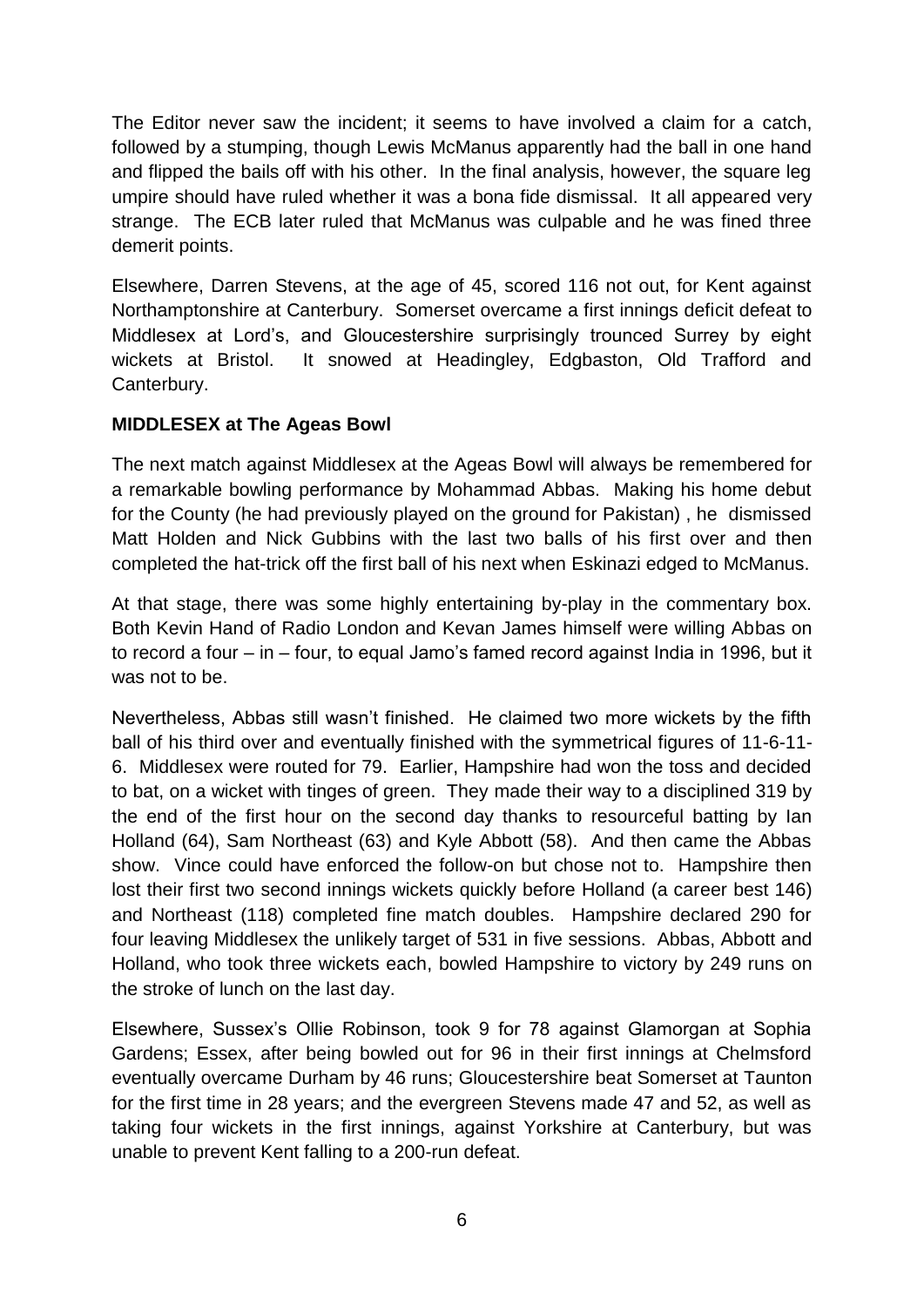## **GLOUCESTERSHIRE at The Ageas Bowl**

The third match against Gloucestershire, at the Ageas Bowl, was an engrossing affair. On a slow wicket, not conducive to strokemaking, Holland (114) and Alsop (149) scored their second centuries of the season in adding 228 for the second wicket in 69 overs. Vince (52), though unable to cut loose, and Dawson (65) guided Hampshire to 470. Abbas took an early wicket but then the Gloucestershire batsmen dug in: the West Indies captain Kragg Braithwaite (60), the talented James Bracey (65) and the normally pugnacious Ryan Higgins (73) took them to 320. Of the Hampshire bowlers, Abbas  $(4 - 41)$  was again to the fore, aided by Dawson  $(3 - 80)$ in a marathon spell of 41.1 overs, and Crane  $(3 - 70)$ . The leg spinner took his wickets during a short mesmerising spell as he had at Leicester. When James Vince enforced the follow-on, the two sides entered a war of attrition over the remaining four sessions of the match. Gloucestershire's batsmen were bent on survival; Hampshire's bowlers and their captain tried to winkle them out. When the ninth wicket fell at 161 with seventy minutes remaining, it seemed as if Hampshire would record a third consecutive victory. However, the pitch had now completely gone to sleep and Josh Shaw (23 not out) and Dominic Goodman (9 not out), still a student at Exeter University, thwarted all of Hampshire's attempts to remove them. One wondered at the time whether the physical and psychological impact of being so close to victory and yet so far, would affect their performance in the next match at The Oval. Credit has to be given, though, to the Gloucestershire side, who have prospered under the guidance of Ian Harvey and Mark Alleyne from that trophyladen one-day team at the turn of the Millennium.

The most surprising result in the other matches was Essex's defeat at the hands of Warwickshire at Edgbaston, their first defeat since Hampshire over-ran them by an innings at the Ageas Bowl in the first match of the 2019 season. For the Bears, Danny Briggs (66 not out) recorded a career best, before bowling Porter to seal victory at the end of the match. He has made a promising start to his time with his third county.

#### **SURREY at The Oval**

And so, to the debacle at The Oval. After James Vince lost the toss for the first time, Hampshire were never in the hunt. Rory Burns chose to field on a wicket offering the medium pacers some assistance, Hampshire were shot out for 92, with ex-Lancashire player Jordan Clark taking six for 21. Only Lewis McManus (31 not out) and Holland (22) batted for longer than an hour. The pitch then seemingly eased. Burns (80), Hashim Amla (215), Ollie Pope (131) and Jamie Smith (78) were the main contributors to the Surrey total of 560 for seven declared. Significantly, four of those wickets fell on the third morning. Scott Currie, from Poole, and still then only 19 years old, bowled manfully for a career best four for 109 in 27.5 overs. He bowled more overs than any of his colleagues. It was a most noble effort. Strangely, Hampshire's two senior bowlers – Abbott and Abbas – bowled the least